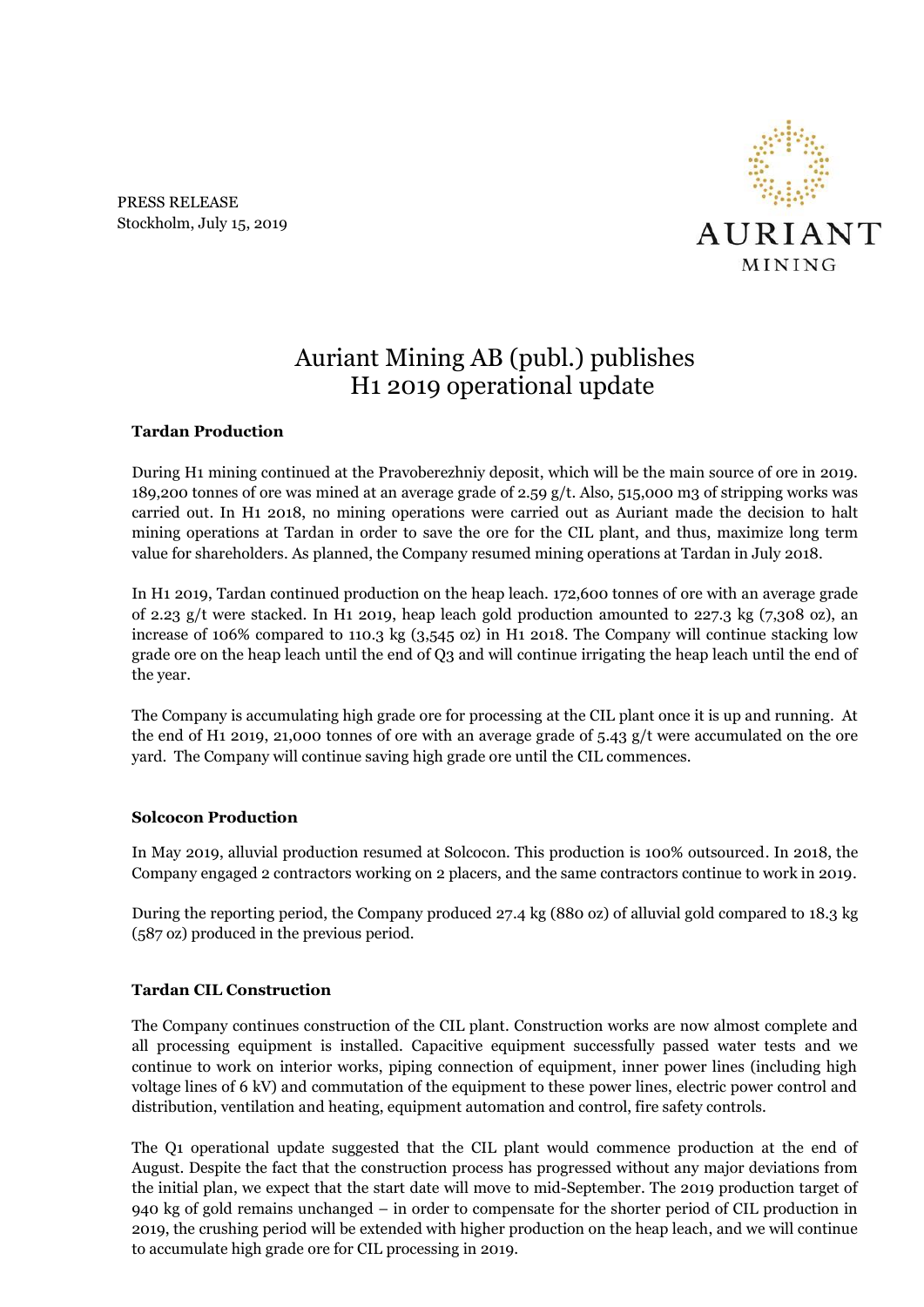## **Production**

| <b>Production unit</b>     | H <sub>1</sub> 2019 |           | H <sub>1</sub> 2018 |           | <b>Change</b> |           |      |
|----------------------------|---------------------|-----------|---------------------|-----------|---------------|-----------|------|
|                            | kg                  | <b>OZ</b> | kg                  | <b>OZ</b> | kg            | <b>OZ</b> | %    |
| <b>Hard rock</b>           |                     |           |                     |           |               |           |      |
| Tardan (heap leach)        | 227.3               | 7,308     | 110.3               | 3,545     | 117           | 3,762     | 106% |
| <b>Alluvial</b>            |                     |           |                     |           |               |           |      |
| Solcocon                   | 27.4                | 880       | 18.3                | 587       | 9             | 293       | 50%  |
| <b>Total gold produced</b> | 254.7               | 8,188     | 128.5               | 4,133     | 126           | 4,056     | 98%  |

## **Tardan**

|                             | unit       | H <sub>1</sub> 2019 | H <sub>1</sub> 2018 | Change |      |
|-----------------------------|------------|---------------------|---------------------|--------|------|
| <b>Mining</b>               |            |                     |                     |        |      |
| Waste stripping             | 000 m3     | 515.0               | 0.0                 | 515    | 0%   |
| Ore mined                   | 000 tonnes | 189.2               | 0.0                 | 189    | 0%   |
| Average grade               | g/t        | 2.59                | 0.00                | 2.59   | 0%   |
| <b>Heap leach</b>           |            |                     |                     |        |      |
| <b>Stacking</b>             |            |                     |                     |        |      |
| <b>Ore</b>                  | 000 tonnes | 172.6               | 0.0                 | 173    | 0%   |
| Grade                       | g/t        | 2.23                | 0.00                | 2.23   | 0%   |
| Gold in ore stacked         | kg         | 384.6               | 0.0                 | 385    | 0%   |
| <b>Gold produced</b>        | kg         | 227.3               | 110.3               | 117    | 106% |
| <b>Warehouse on June 30</b> |            |                     |                     |        |      |
| <b>Ore</b>                  | 000 tonnes | 21.2                | 0.0                 | 0.0    | 0%   |
| Grade                       | g/t        | 5.43                | 0.00                | 0.00   | 0%   |